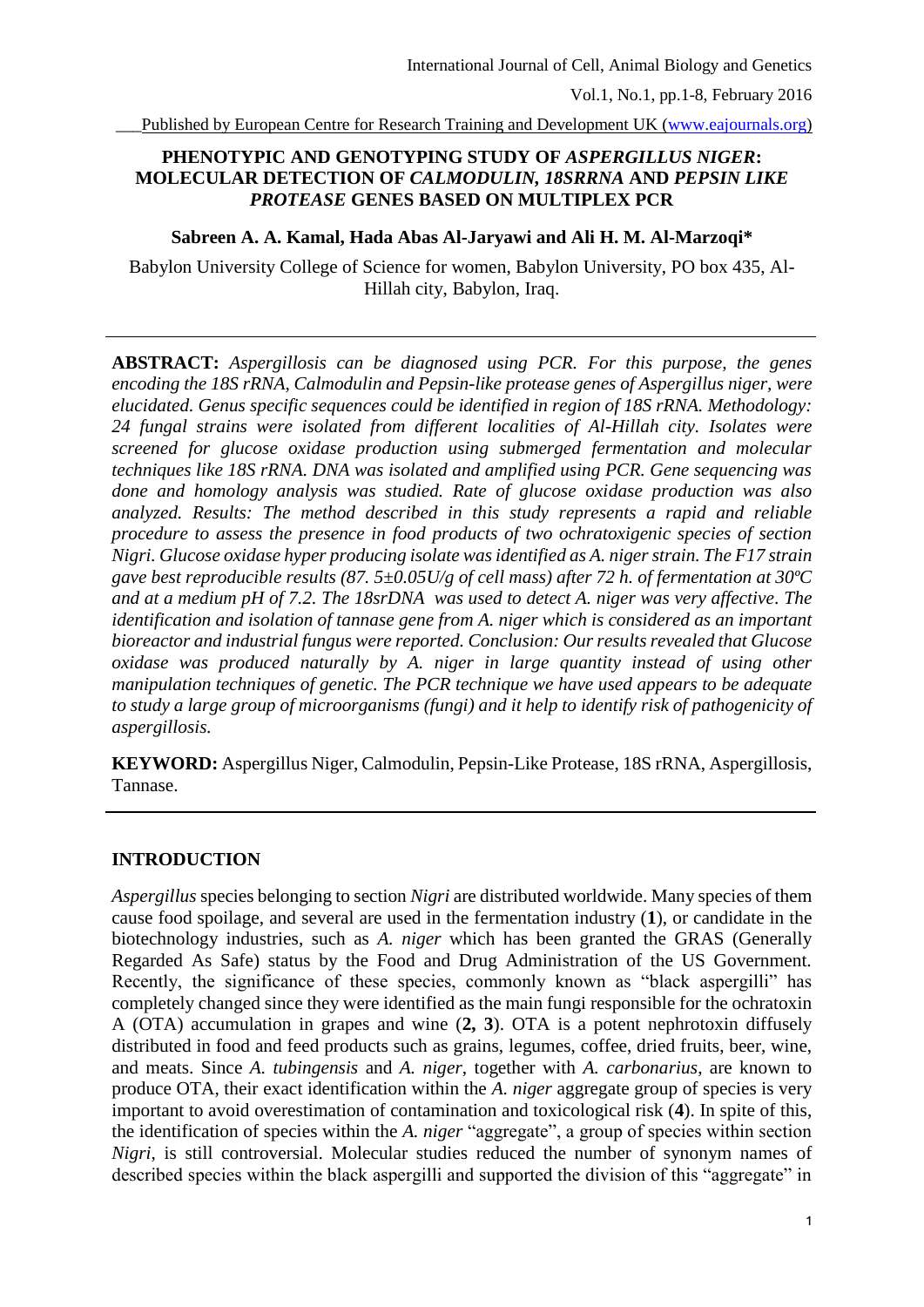Vol.1, No.1, pp.1-8, February 2016

#### Published by European Centre for Research Training and Development UK [\(www.eajournals.org\)](http://www.eajournals.org/)

two to four morphologically indistinguishable species: *A. niger*, *A. tubingensis*, *A. foetidus* and *A. brasiliensis* (**5**). These four species are very difficult to differentiate by classical morphological criteria, such as conidial shape, colour and size (**6**). However, effectiveness in the estimation of OTA contamination is dependent on the association between species and OTA production, hence the use of primers identified on genes involved in the metabolic pathway would be more helpful. Although two primers were recently developed to detect OTA producers by Polymerase Chain Reaction (PCR) (**7,8**), genes involved in steps of OTA biosynthesis have not yet been identified. A PCR-based identification and detection of species could be a useful tool for identifying potential ochratoxigenic *Aspergillus* spp. The calmodulin gene has proved to be highly useful in discrimination of species belonging to section *Nigri*, since it contains some species specific diagnostic traits, suitable for diagnostic purposes. Molecular differences were exploited to set up a qualitative PCR assay for *A. carbonarius* and *A. japonicus*/*A. aculeatus* detection (**8**). Moreover a quantitative real-time PCR assay using TaqMan chemistry was recently set up for *A. carbonarius* DNA quantification on grapes (**9,10**). The objective of this work was to set up a species-specific PCR assay based on differences in sequences found in the calmodulin gene for an accurate identification of *A. niger* and *A. tubingensis* in pure cultures.

*Aspergillus niger* fermentation is generally recognized as safe by the United States Food and Drug Administration under the Federal Food, Drug, and Cosmetic Act (**11, 12**) so the metabolites produced by *A. niger* can be used in food and medical industries without any objection. β-D-glucose: oxygen oxidoreductase commonly known as glucose oxidase is the enzyme which has the capacity to oxidize glucose. It is an important enzyme due to a vast number of applications in various fields. Most important application of glucose oxidase is in diagnostics, as it is utilized on commercial scale in colorimetric diagnostic kits for the determination of glucose in blood, serum or plasma. It is used for the removal of glucose or oxygen to improve flavour, colour, texture and shelf life of various products in the food industry as well. Recently, glucose oxidase has also been used in biofuel cells and for the purpose of preservation of food (**13, 14**).

The genus Aspergillus is a ubiquitous saprophytic soil fungus which colonizes the respiratory tract in humans (**15**) and is responsible for opportunistic infection in immunocompromised patients (**16**). Indeed, invasive aspergillosis is responsible for up to 41% of the deaths of patients with acute leukemia, and despite the severity and high mortality attributable to this mycosis, there has been little progress in accurately diagnosing infection antemortem (**17**). Recent studies have described PCR methods for detecting Aspergillus fumigatus and Aspergillus flavus in clinical material from immunosuppressed patients (**18**). However, other species can be involved (6), and so it seemed important to us to ascertain that a patient had infection with any Aspergillus organism. We therefore elucidated the complete sequences of 18S rRNA of several species of Aspergillus and related fungi and aligned them with sequences from other sources (**19**).

Tannin acyl hydrolase (tannase), commonly referred to as tannases, hydrolyses the 'ester' bond (galloyl ester of an alcohol moiety) and the 'depside' bond (galloyl ester of gallic acid) in substrates such as tannic acid, methylgallate and m-digallic acid (**20, 21**).Gallic acid is the product of acidic or enzymatic hydrolysis of tannic acid and is taken into account as an important substrate for the synthesis of propyl gallate in the food industry and trimethoprim in the pharmaceutical industry. Aspergillus niger has been used as an important bioreactor to prepare different type of industrial enzymes and materials. A. niger also releases large amounts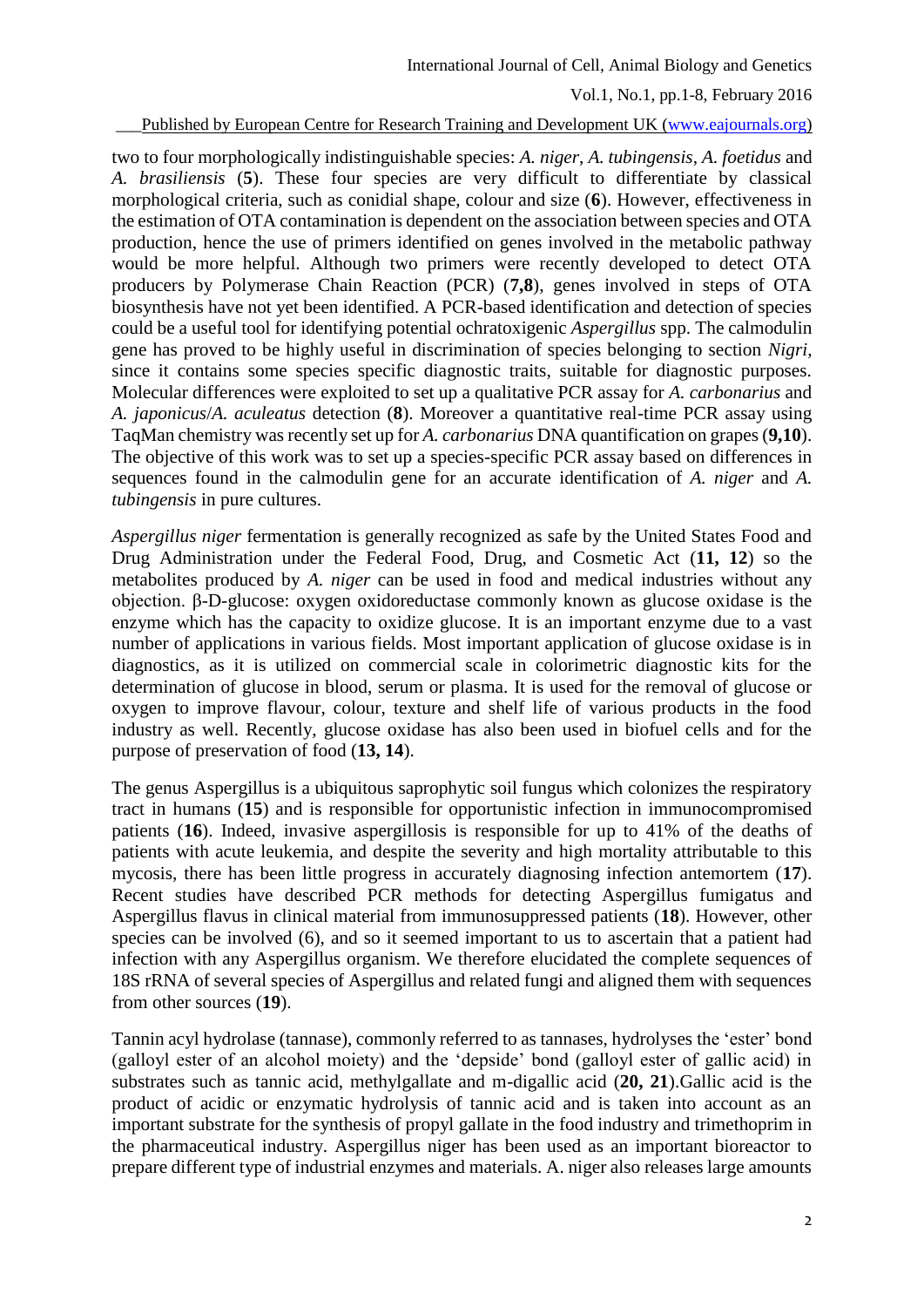International Journal of Cell, Animal Biology and Genetics

Vol.1, No.1, pp.1-8, February 2016

Published by European Centre for Research Training and Development UK [\(www.eajournals.org\)](http://www.eajournals.org/)

of citric acid into the environment, causing it to become acidic. To adapt to this acidic environment, some of the enzymes of A. niger such as tannase, amylase, protease, cellulase, and hemicellulase, are more acid stable than the same enzymes secreted by other bacterial and fungal species. Moreover optimum temperature for the A. niger tannase activity  $(70^{\circ}C)$  was considerably higher than those of tannases produced in other experiment (**22**). The purified tannase so far from different sources have been shown to have a molecular mass of 90kDa to over 300 **(23)**.

Proteolytic degradation affects mainly heterologous proteins evidenced by improvement of heterologous protein production upon deletion of the protease genes (**24**). Four extracellular proteases with acid pH optima (an aspartic protease, PEPA, a glutamic protease, PEPB and two serine carboxypeptidases, PEPF and PEPG) have previously been characterized (**24, 25**). A fifth protease gene, encoding an extracellular subtilisin-type serine protease, PEPD, has been cloned based on conserved amino acid sequences within subtilisins (**26**). Furthermore, three proteases that are homologous to yeast vacuolar proteases have been cloned from A. niger; these are PEPE, a pepsin-type aspartyl endoprotease that is the homologue of the vacuolar pep4 gene product in yeast, PEPC, a subtilisintype serine endoprotease and CPY, a serine carboxypeptidase (**27**).

## **MATERIAL AND METHODS**

Fungal strains were grown in shaken cultures (150 rpm) in PDA medium. 50 mg of filtered, frozen mycelium from each strain were used for total DNA extraction using the Promega DNA Miniprep Kit (USA). DNA purity and quantity were determined by biodrop and electrophoresis, (100 bp DNA ladder, Bioneer, Korea). Total DNA extracted from all strains was used for PCR amplification of **688** bp fragments of the calmodulin gene with **CL1** and **CL2A** primers (**28**). Amplifications of the partial calmodulin gene were set up in 100 μl reaction mixtures containing 2.5 U of Taq premix DNA polymerase (Bioneer, Korea), 30 pmol of each primer, 20 nmol of each deoxynucleoside triphosphate, and approximately 10 ng of fungal template DNA. PCR reactions were performed using the following conditions: denaturation at 94 °C for 10 min; 35 cycles of denaturation at 94 °C for 50 s, annealing at 55 °C for 50 s, extension at 72 °C for 1 min; final extension at 72 °C for 7 min, followed by cooling at 4 °C until recovery of the samples.

Analysis of the 18S rRNA genes. Specific primers of Aspergillus organisms included the 18S rRNA sequence of A. fumigatus described by Barns and associates (**29**) and the 18S rRNAs of A. flavus, A. nidulans, A. niger, and A. terreus which were sequenced by us. The complete 18S rDNA was amplified by PCR using the general eukaryotic 5' and 3' 18S rRNA primers (**30**). PCR was performed with a 100 μl reaction mixture containing 10 mM Tris-HCl (pH 9.0 at 25°C), 10 mM KCl, 1.4 mM MgCl2, 0.2 mM (each) deoxynucleoside triphosphates (dNTPs), 0.1% Triton X-100, 50 pmol of each of the two primers, 0.2 U of SuperTaq DNA polymerase (premix master mix, Bioneer, Korea), and 0.5 p.g of DNA from each Aspergillus isolate which had been denatured at 94°C for 5 min. Next, 30 cycles of amplification were performed by denaturing for 1 min at 94°C, annealing the primer for 1 min at 42°C, and allowing elongation for 3 min at 72°C.

Primers for tannase gene were designed from highly conserved regions of amino acids from an alignment of the translated sequences of tannase gene from several sources. The process of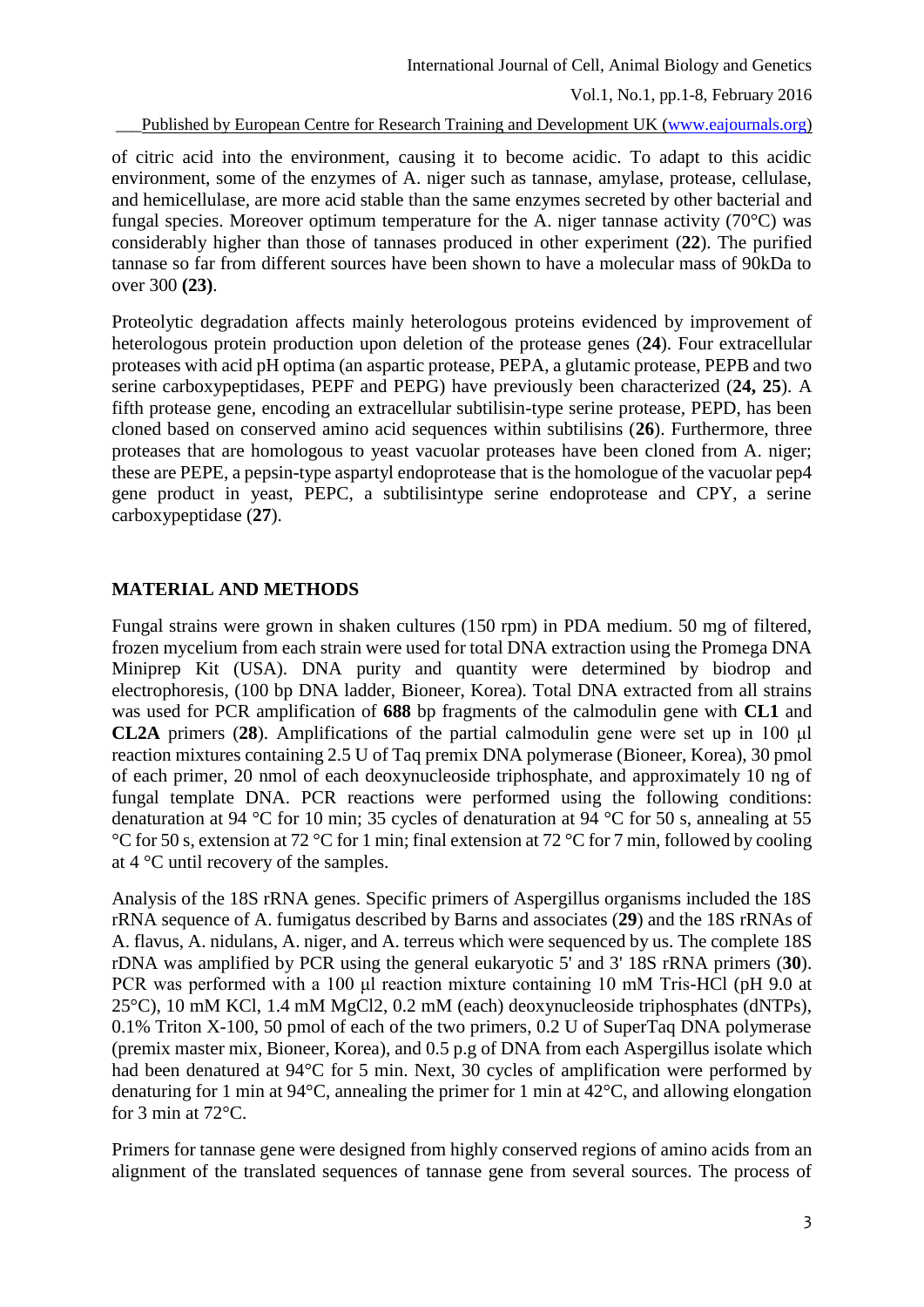Vol.1, No.1, pp.1-8, February 2016

Published by European Centre for Research Training and Development UK [\(www.eajournals.org\)](http://www.eajournals.org/)

PCR degenerate was performed as follows: 3min 94ºC x1, 1min 94ºC, 1min 48ºC, 3mins 72ºC x 29, 1min 94ºC, 1min 48ºC, 7mins 72ºC x1. PCR with above conditions produced a clear product of ca. **950** bp with A. niger genomic DNA which was the size of product predicted.

2.5 ml O-dianisidine, 0.3 ml glucose and 0.1 ml peroxidase solution (1 mg/ml) were added to the cuvette with the help of a micropipette and allowed to equilibrate at 25ºC and was zeroed at 436 nm. Then 0.1 mL of sample extract was added to the cuvette and mixed the reaction mixture thoroughly. The absorbance per minute was determined using 7 cycles of 00.30 seconds each, using spectrophotometer (OPTIMA, JAPAN). ΔA/min over liner portion of reaction was measured.

Activity of glucose oxidase =  $\Delta$ OD/min X TV x dilution factor /8.3 X SV X cell mass (g)

# **RESULTS AND DISCUSSION**

The data advises that locally isolated strain of *Aspergillus niger* is producing the enzyme glucose oxidase in large amount as compared to other isolated wild strains of *Aspergillus niger* reported in literature. This wild strain can be very beneficial in mass production of the particular enzyme at the industrial level.

Twenty two fungal isolates were morphologically identified as Aspergillus niger and were screened for their capability of producing glucose oxidase (Table 1) using submerged fermentation with modified M-8 medium. Many isolates showed significant biomass and maximum glucose oxidase production as compared to other isolates. These isolates were selected and recultured repeatedly under same conditions and it was found that showed reproducible results with maximum production of GOD i.e.  $127.4 \pm 0.102$  U/g of cell mass.

Enzyme of glucose oxidase producing *by Aspergillus niger* in large amount, these strains can be very beneficial in mass production of the particular enzyme at the industrial level.

| Strain         | Glucose oxidase activity     | The mass cell<br>$(g/25ml \text{ of medium})$ |  |  |
|----------------|------------------------------|-----------------------------------------------|--|--|
|                | $(U/g \text{ of cell mass})$ |                                               |  |  |
| F1             | $1.58 \pm 0.07$              | $55.7 \pm 0.3$                                |  |  |
| F2             | $1.09 \pm 0.038$             | $41.98 \pm 0.11$                              |  |  |
| F <sub>3</sub> | $1.62 \pm 0.01$              | $47.8 \pm 0.2$                                |  |  |
| F <sub>4</sub> | $2.2 \pm 0.1$                | $58.4 \pm 0.2$                                |  |  |
| F <sub>5</sub> | $0.91 \pm 0.08$              | $73.5 \pm 0.1$                                |  |  |
| F <sub>6</sub> | $0.94 \pm 0.07$              | $37.9 \pm 0.02$                               |  |  |
| F7             | $1.09 \pm 0.09$              | $67.04 \pm 0.2$                               |  |  |
| F <sub>8</sub> | $1.17 \pm 0.06$              | $64.67 \pm 0.3$                               |  |  |
| F <sub>9</sub> | $0.65 \pm 0.1$               | $39.09 \pm 0.4$                               |  |  |
| F10            | $0.69 \pm 0.02$              | $16.41 \pm 0.2$                               |  |  |
| F11            | $0.96 \pm 0.06$              | $51.33 \pm 0.3$                               |  |  |
| F12            | $0.31 \pm 0.002$             | 32. $1 \pm 0.2$                               |  |  |
| F13            | $2.42 \pm 0.2$               | $73.21 \pm 0.4$                               |  |  |
| F14            | $1.61 \pm 0.18$              | $33.67 \pm 0.4$                               |  |  |

**Table 1. Distribution of of** *A. niger* **strains used in present study**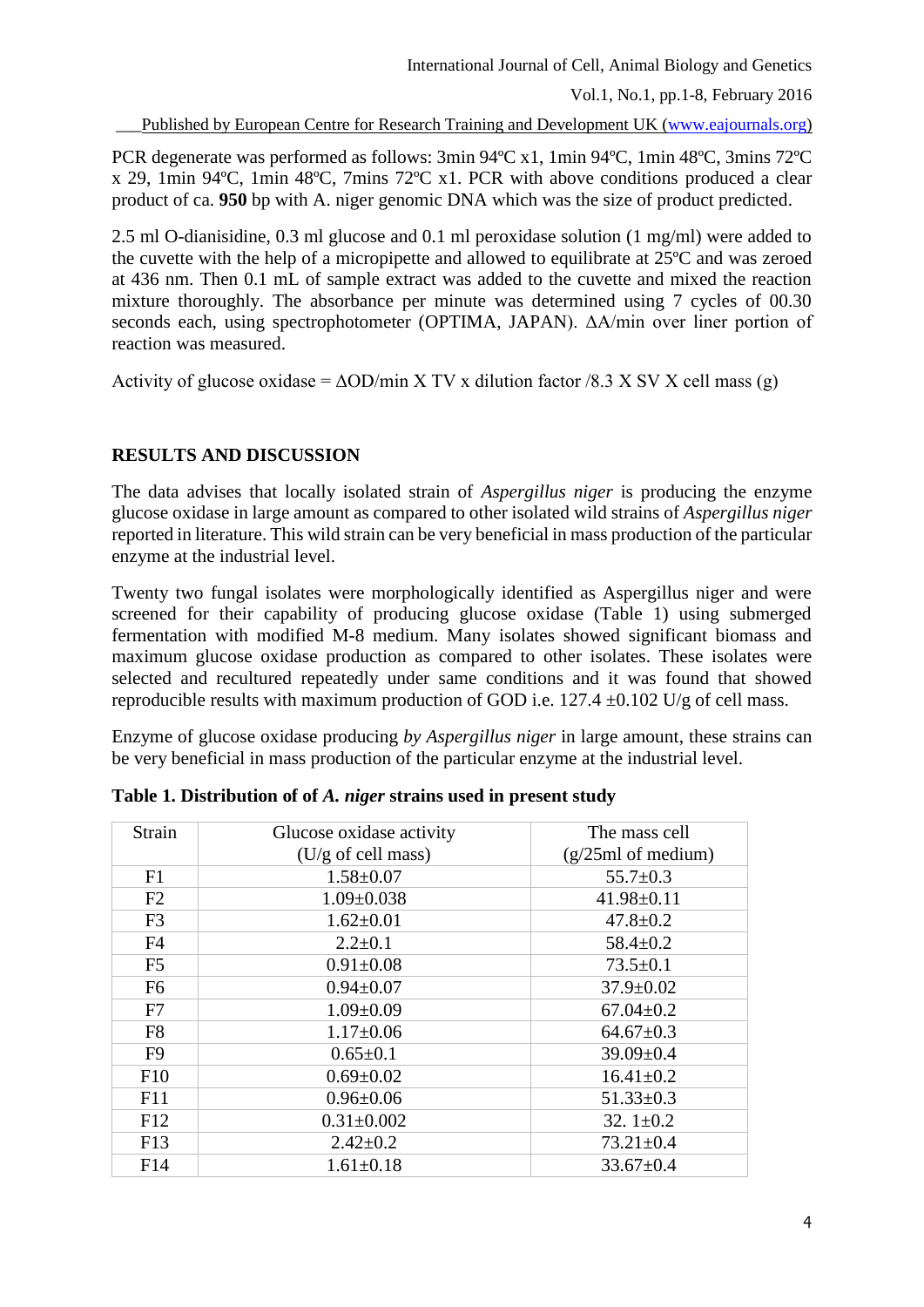International Journal of Cell, Animal Biology and Genetics

Vol.1, No.1, pp.1-8, February 2016

| F <sub>15</sub> | $1.05 \pm 0.087$ | $32.01 \pm 0.1$ |
|-----------------|------------------|-----------------|
| F <sub>16</sub> | $1.29 \pm 0.18$  | $48.4 \pm 0.2$  |
| F17             | $1.94 \pm 0.13$  | 87. $5\pm0.05$  |
| F18             | $1.09 \pm 0.17$  | $55.6 \pm 0.3$  |
| F <sub>19</sub> | $0.074 \pm 0.01$ | NIL.            |
| F20             | $1.09 \pm 0.08$  | $64.04 \pm 0.1$ |
| F21             | $0.87 \pm 0.07$  | $59.6 \pm 0.3$  |
| F22             | $0.052 \pm 0.03$ | $36.57 \pm 0.1$ |

Published by European Centre for Research Training and Development UK [\(www.eajournals.org\)](http://www.eajournals.org/)

The genetic results of specific genes used in our study was revealed in figure1. *Aspergillus* genus Sensitivity of the PCR, Serial 10-fold dilutions of purified *A. niger* nucleic acids isolated from the same sample were tested by PCR, a sensitivity of 10 pg of nucleic acid was obtained (on the basis of the DNA content), as detected by gel electrophoresis. However, when the rRNA was first transcribed into cDNA, 10 fg of nucleic acids was detected on the gel. rRNA has been used as the target for the development of species- or genus-specific PCR assays for several different microorganisms, such as mycobacteria and mycoplasmas (**19**).

Throughout last year's tannase enzyme have been isolated, purificated and characterizated from Aspergillus species (A*. oryzae, A. kawachii, A. avuleatus, A. niger, A. awamori*) and described (**31, 32**). Tannase from A. niger and the β-glucosidase from A. kawachii are partially intracellular when produced by liquid fermentation, extracellular under solid culture conditions (**31**) and also thermostable and unspecific. Such bifunctionality may be a survival way for micro-organisms such as Lactobacillus plantarum and A. niger during natural selection period to survive in extreme environments or to efficiently degrade cellulose and tannins, abundant in decaying plant material (**32**).

It is unknown whether the two functions (esterase for the tannase and hydrolase for the ჩglucosidase) are carried out by one or two domains within the protein structure (**34**). However there is a low chance that a single-domain protein, highly homologous to a known enzyme, has a different function. In the present study, we cloned the partial sequence of gene the encoding tannase in A. niger and analyzed the sequence (**35**).

Aspergillus niger and A. tubingensis, species belonging to section Nigri, are commonly found in plant products and processed food, such as grapes, cereals, coffee and derived products. These two species are very difficult to differentiate by classical morphological criteria and some isolates are known to produce ochratoxin A. A PCR-based identification and detection assay was developed as a tool to identify A. niger and A. tubingensis, using molecular differences obtained by sequencing the calmodulin gene.

Specific primers described in this work have been designed on the basis of calmodulin gene sequence comparisons of several strains of Aspergillus species and taking into consideration the phylogenetic and taxonomic analysis made in previous publications (**8, 9**). In accordance with previous studies (**12**) we demonstrate that the calmodulin-based PCR method has high degree of specificity for the identification of Aspergillus at species level within the black aspergilli. in contrast, ITS regions showed low degree of specificity consisting in variation of only three different nucleotides between these species (**36**).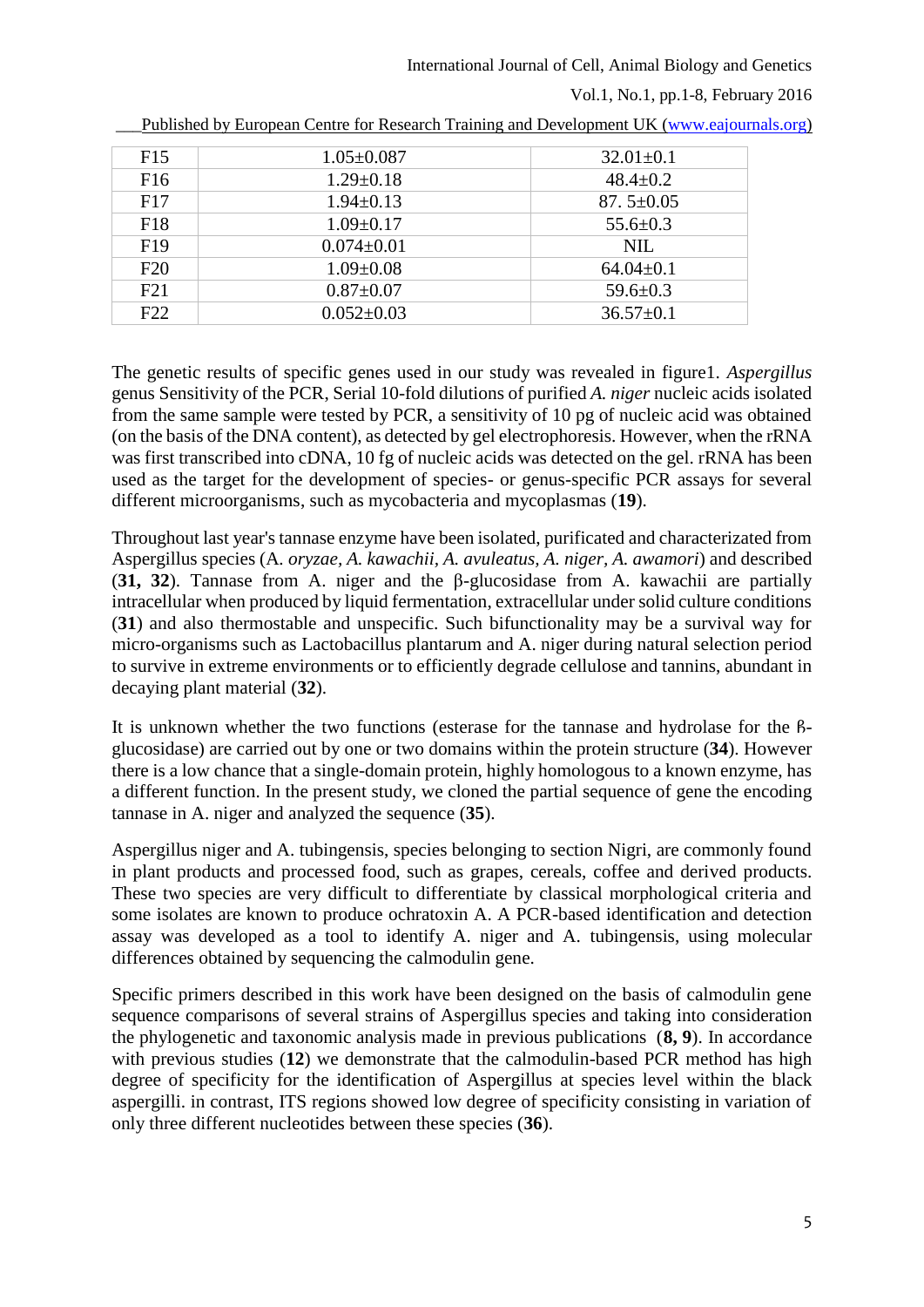Vol.1, No.1, pp.1-8, February 2016

Published by European Centre for Research Training and Development UK [\(www.eajournals.org\)](http://www.eajournals.org/)

| No.                         | <b>GENE</b>  | <b>PRIMER</b> |                                       | bp.  |
|-----------------------------|--------------|---------------|---------------------------------------|------|
|                             | NIG1         | F             | 5'-GATTTCGACAGCATTT(CT/TC)CAGAA-3'    | 290  |
|                             |              | $\mathbf R$   | 5'-AAAGTCAATCACAATCCAGCCC-3'          |      |
|                             |              |               |                                       |      |
| $\mathcal{D}_{\mathcal{L}}$ | Apa-2        | F             | 5'-TAT CTC CCC CCG GGC ATC TCC CGG-3' | 363  |
|                             |              | $\mathbf R$   | 5'-CCG TCA GAC AGC CAC TGG ACA CGG-3' |      |
|                             |              |               |                                       |      |
| $\mathcal{R}$               | 18S rDNA     | F             | 5'-CCTGGTTGATCCTGCCAGTA-3'            | 1800 |
|                             |              | $\mathbf R$   | 5'-GCTTGATCCTTCTGCAGGTT-3'            |      |
|                             |              |               |                                       |      |
| 4                           | Tannase gene | $\mathbf{F}$  | 5'-TTCTGCTCTGGATCGCAATCTG-3'          | 950  |
|                             |              | $\mathbf R$   | 5'-ACTAGTGATTGATGGGGGAGAGG-3'         |      |

**Table 2. Primers of specific genes used in present study**



**Figure 1**

**The genetic results of specific genes used in our study**

*Nig* **gene**: 290 bp.

*Apa-2* **gene**: 363 bp.

*18srRNA***:** 1800 bp.

*Tannase* **gene**: 950 bp.

*Calmodulin* **gene**: 688 bp.

## **REFERENCES**

[1] Bennett JW, Klich MA. 1992. *Aspergillus*: Biology 1 and industrial applications. Butterworth-Heinemann, Boston, USA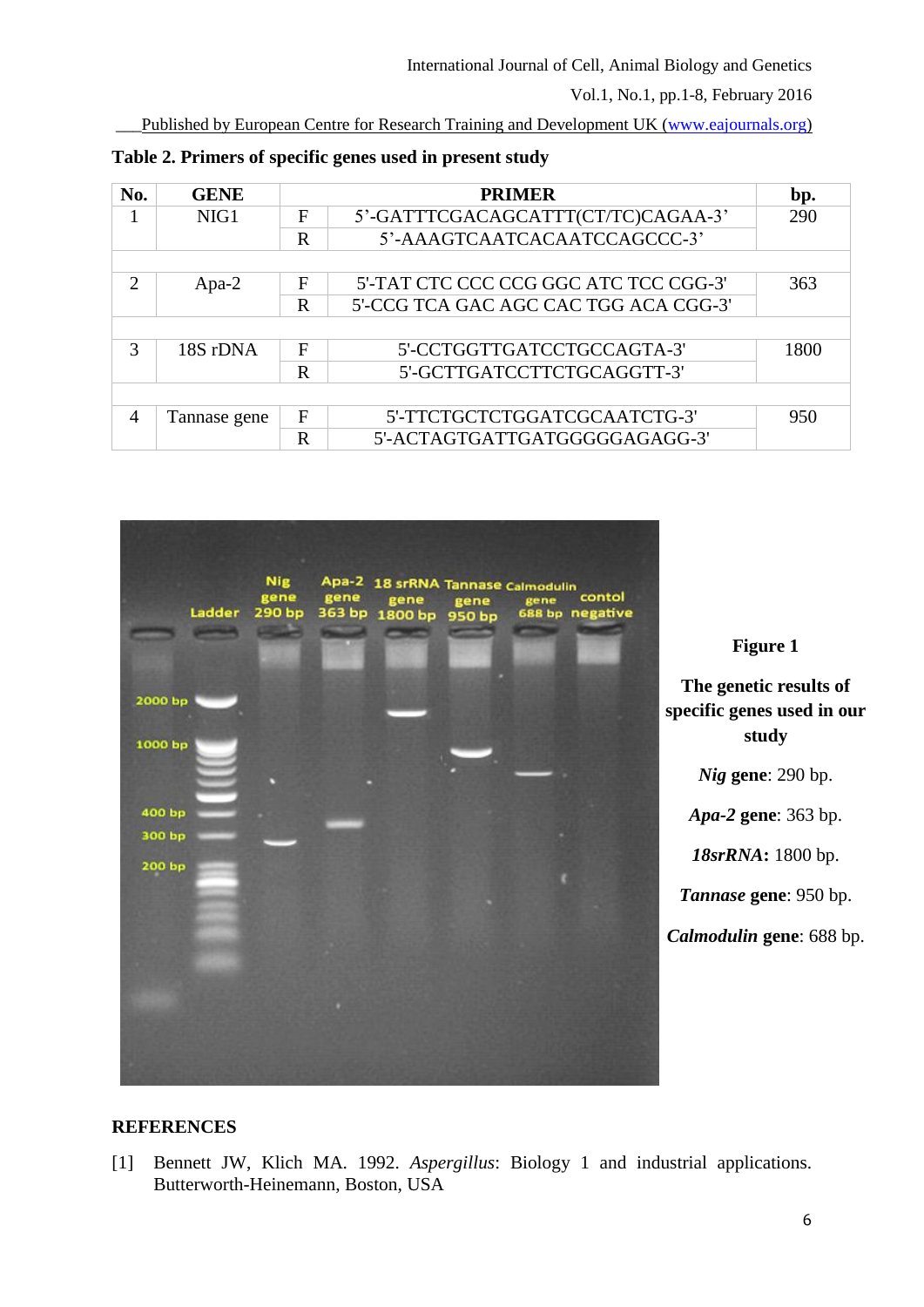Published by European Centre for Research Training and Development UK [\(www.eajournals.org\)](http://www.eajournals.org/)

- [2] Cabaňes FJ, Accensi F, Bragulat MR, Abarca ML, Castellá G, Minguez S, Pons A. 2002. What is the source of ochratoxin A in wine? International Journal of Food Microbiology 79:213-215.
- [3] Da Rocha Rosa CA, Palacios V, Combina M, Fraga ME, De Oliveira Reckson A, Magnoli CE, Dalcero AM. 2002. Potential ochratoxin A producers from wine
- [4] Battilani P, Pietri A. 2002. Ochratoxin A in grapes and wine. European Journal of Plant Pathology 108:639-643.
- [5] Magnoli C, Violante M, Combina M, Palacio G, Dalcero A. 2003. Mycoflora and ochratoxin-A producing strains of *Aspergillus* Section *Nigri* in wine grapes in Argentina. Letters in Applied Microbiology 37:179-184.
- [6] Medina C, Mateo R, López-Ocaňa L, Valle-Algarra FM, Jiménez M. 2005. Study on
- [7] spanish grape mycobiota and ochratoxin A production by isolates of *Aspergillus tubingensis* and other members of *Aspergillus* 1 Section *Nigri.* Applied and Environmental Microbiology 71:4696-4702.
- [8] Abarca ML, Accensi F, Cano J, Cabanes FJ. 2004. Taxonomy and significance of black aspergilli. Antonie Leeuwenhoek 86:33-49.
- [9] Samson RA, Houbraken JAMP, Kuijpers AFA, Frank JM, Frisvad, JC. 2004. New ochratoxin A or sclerotium producing species in *Aspergillus* section *Nigri*. Studies in Mycology50:45-61.
- [10] Dao HP, Mathieu F, Lebrihi A. 2005. Two primer pairs to detect OTA producers by PCR method. International Journal of Food Microbiology 104:61-67.
- [11] Perrone G, Susca A, Stea G, Mule G. 2004. PCR assay for identification of *Aspergillus carbonarius* and *Aspergillus japonicus*. European Journal of Plant Pathology 110:641– 649.
- [12] Mulè G, Susca A, Logrieco A, Stea G, Visconti A. 2006. Development of quantitative real-time PCR assay for the detection of *Aspergillus carbonarius* in grapes. International Journal of Food Microbiology 111:S28-S34.
- [13] Schuster EN, Dunn-Coleman, Frisvad J, Van Dijck P. 2002. On the safety of Aspergillus niger – a review. Appl Microbiol Biotechnol.; 9:426-435.
- [14] Wong CM, Wong KH, Chen XD. 2008. Glucose oxidase: natural occurrence, function, properties and industrial applications. Appl Microbiol Biotechnol.; 78(6):927-38.
- [15] Cohen, J. Clinical manifestations and management of as-pergillosis in the compromised patient. In D. W. Warnock and M. D. Richardson (ed.), 1991. Fungal infections in the compromised patient. John Wiley & Sons, Ltd., Chichester, United Kingdom. , p. 117- 152.
- [16] Talbot, G. H., A. Huang, and M. Provencher. 1973. Invasive Aspergillus rhinosinusitis in patients with acute leukemia. Rev. Infect. Dis. 1991. 13:219-232.
- [17] Meyer, R. D., L. S. Young, D. Armstrong, and B. Yu. 1973. Aspergillosis complicating neoplastic disease. Am. J. Med. 54:6-15.
- [18] Tang, C. M., D. W. Holden, A. Aufauvre-Brown, and J. Cohen. 1993. The detection of Aspergillus spp. by the polymerase chain reaction and its evaluation in bronchoalveolar lavage fluid. Am. Rev. Respir. Dis. 148:1313-1317.
- [19] van Kuppeveld, F. J. M., J. T. M. van der Logt, A. F. Angulo, M. J. van Zoest, W. G. V. Quint, H. G. M. Niesters, J. M. D. Galama, and W. J. G. Melchers. 1992. Genus- and species-specific identification of mycoplasmas by 16S rRNA amplification. Appl. Environ. Microbiol. 58:2606-2615.